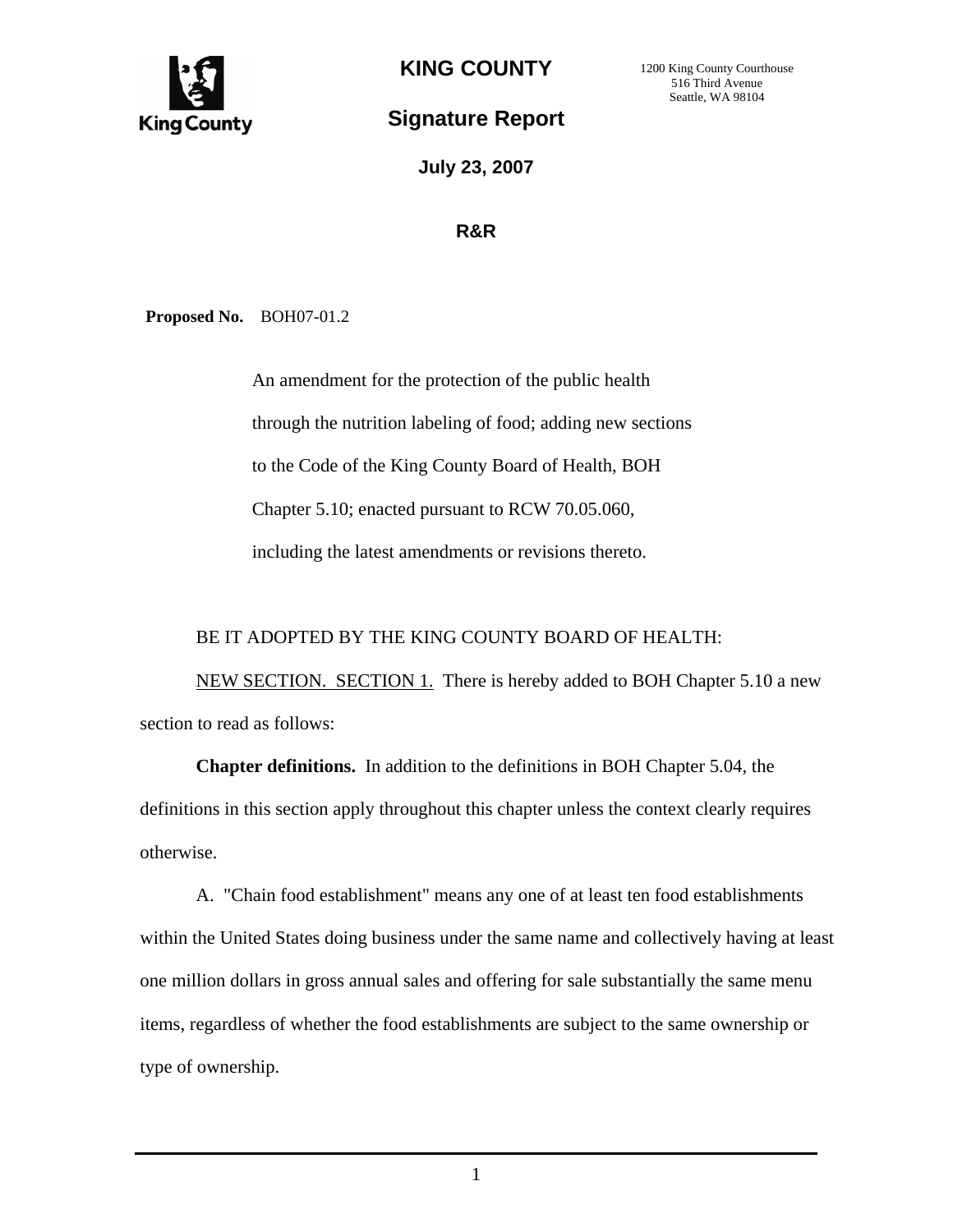B. "Condiment" means a sauce or seasoning including but not limited to ketchup, mustard, hot sauce, tartar sauce and similar items offered for general use with or without charge.

 C. "Standard menu item" means food offered for sale for more than sixty days per year, except for foods offered in a salad bar, buffet line, cafeteria service or similar selfserve arrangement, and condiments.

 NEW SECTION. SECTION 2. There is hereby added to BOH Chapter 5.10 a new section to read as follows:

**Food nutrition labeling requirements.** A. Nutrition labeling of food required. Each chain food establishment shall make nutrition labeling of food available to consumers for all standard menu items as required by this section. The nutrition labeling of food shall include, but not be limited to, the total number of calories and nutrients as follows, per standard menu item, as usually prepared and offered for sale:

- 1. Total number of calories;
- 2. Total number of grams of trans fat;
- 3. Total number of grams of saturated fat;
- 4. Total number of grams of carbohydrate; and
- 5. Total number of milligrams of sodium.

 B. Nutrition labeling of food on menus. Each chain food establishment that provides a menu shall provide the nutrition labeling of food required under subsection A of this section next to each standard menu item on the menu in a size and typeface similar to other information about each standard menu item. The menu shall include, in a clear and conspicuous manner, the following statement: "Recommended limits for a 2,000 calorie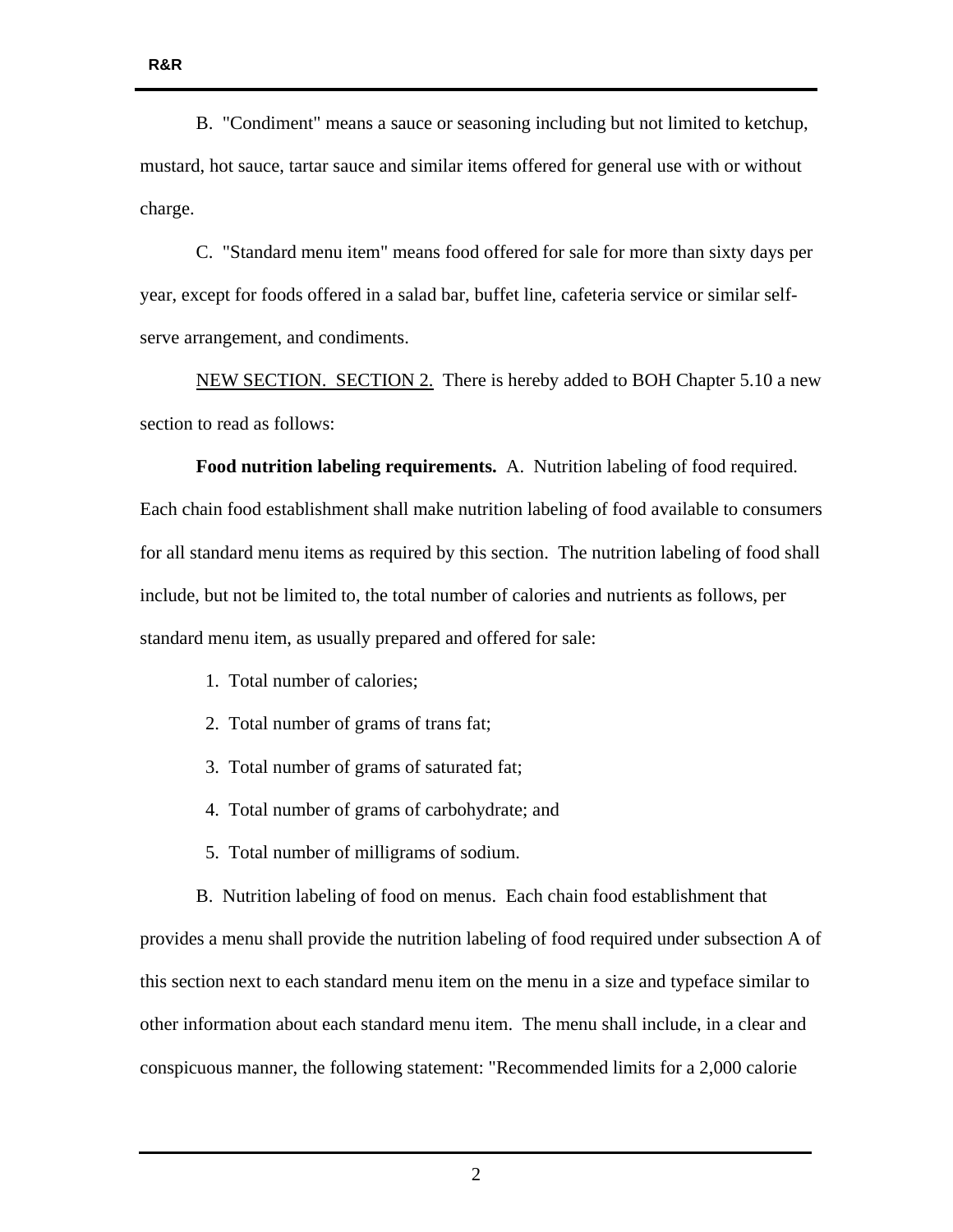daily diet are 20 grams of saturated fat and 2,300 milligrams of sodium." Each chain food establishment offering standard menu items containing artificial trans fat shall addend the statement to include: "Eating artificial trans fat increases risk of heart disease."

C. Nutrition labeling of food on menu boards. Each chain food establishment that uses a menu board shall post on the menu board the total number of calories per standard menu item in a size and typeface similar to other information on the menu board about the item. This type of chain food establishment shall make the other nutrition labeling of food required under subsection A and the statement under subsection B of this section available on printed menus, pamphlets, brochures, posters or similar documents that are plainly visible to consumers at the point of ordering.

 D. Additional nutrition labeling of food permitted. Nothing in this section precludes food establishments from providing additional nutrition labeling of food voluntarily.

 E. Substantially equivalent methods of providing notice to consumers of nutrition information. The health officer may allow chain food establishments to provide nutrition labeling of food in a format that, in the discretion of the health officer, provides substantially equivalent notice to consumers, at the point of ordering, of nutrition information as is required by subsections B or C of this section.

 F. Standards for nutrient analysis. Chain food establishments shall perform or obtain the required calorie and nutrient analysis using reasonable bases, including nutrient data bases, cookbooks, or other analyses that assure the accuracy of the nutrition labeling. Chain food establishment owners or operators shall provide to the health officer, if requested, information documenting the accuracy of the nutrition labeling provided to consumers. A nutrition label shall be deemed out of compliance with this

**R&R** 

3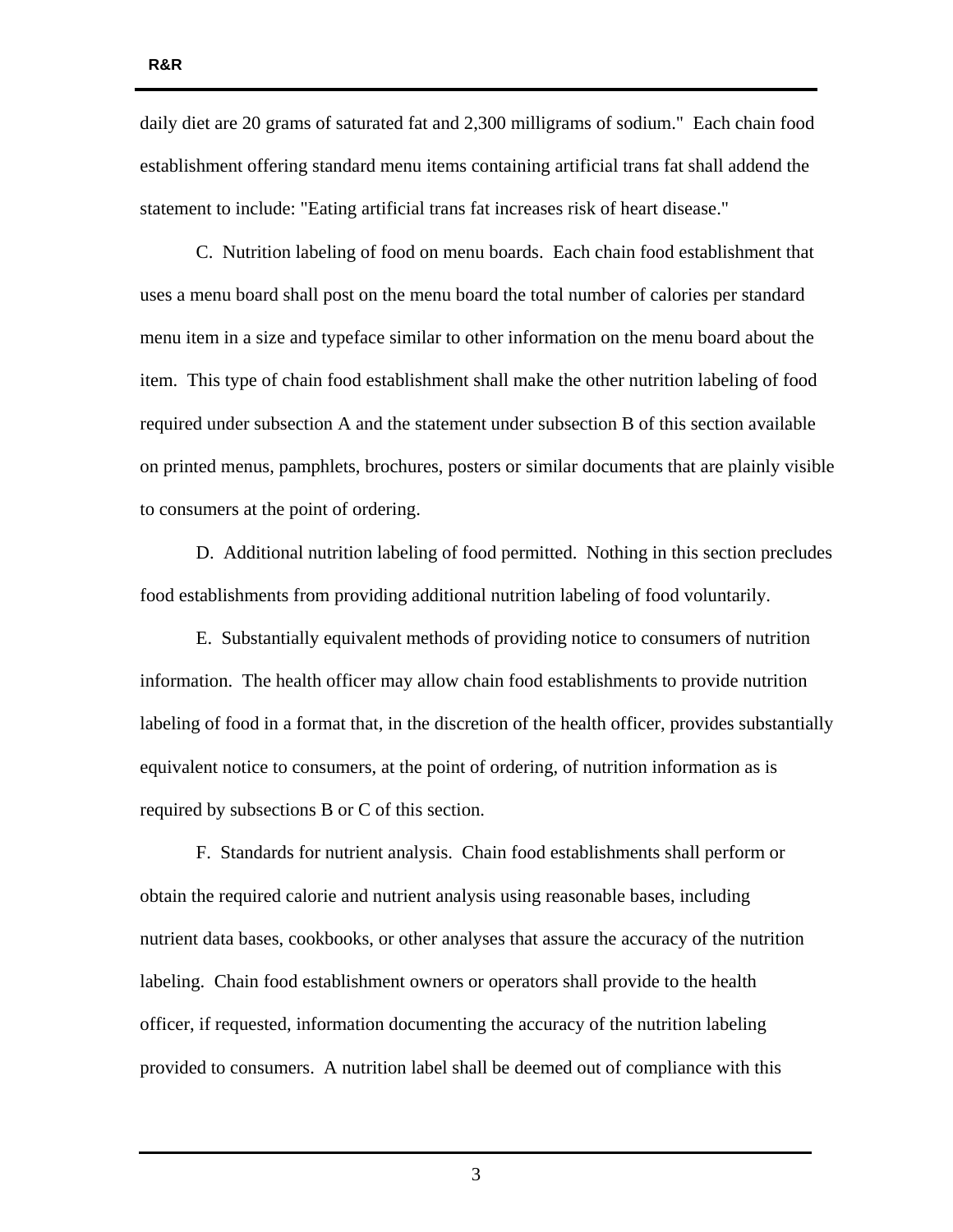**R&R** 

section if it bears, for calories or any nutrient for which labeling is required under subsection A of this section, a total number value that is more than twenty percent lower or higher than nutrient analysis shows as the content of the menu item.

 G. Disclaimer for nutrition content variation. The nutrition labeling of food required under subsection A of this section may be presented with a disclaimer stating that there may be variations in nutrition content across servings, based on slight variations in overall serving size or quantity of ingredients, or based on special ordering.

 NEW SECTION. SECTION 3. There is hereby added a new section to BOH chapter 5.10 to read as follows:

 **Enforcement – Nutrition labeling.** The director of the Seattle-King County Department of Public Health or his or her authorized representative is authorized to enforce the nutrition labeling requirements of this chapter in accordance with the food establishment inspection and other enforcement provisions of chapters 5.02 and 5.60 of this title.

 SECTION 4. **Severability.** If any provision of this rule or its application to any person or circumstance is held invalid, the remainder of the rule or the application of the provision to other persons or circumstances is not affected.

SECTION 5. **Effective date.** This rule takes effect August 1, 2008.

 SECTION 6. **Reporting.** The Seattle-King County Department of Public Health shall report to the Board of Health on the development of implementation guidelines

4